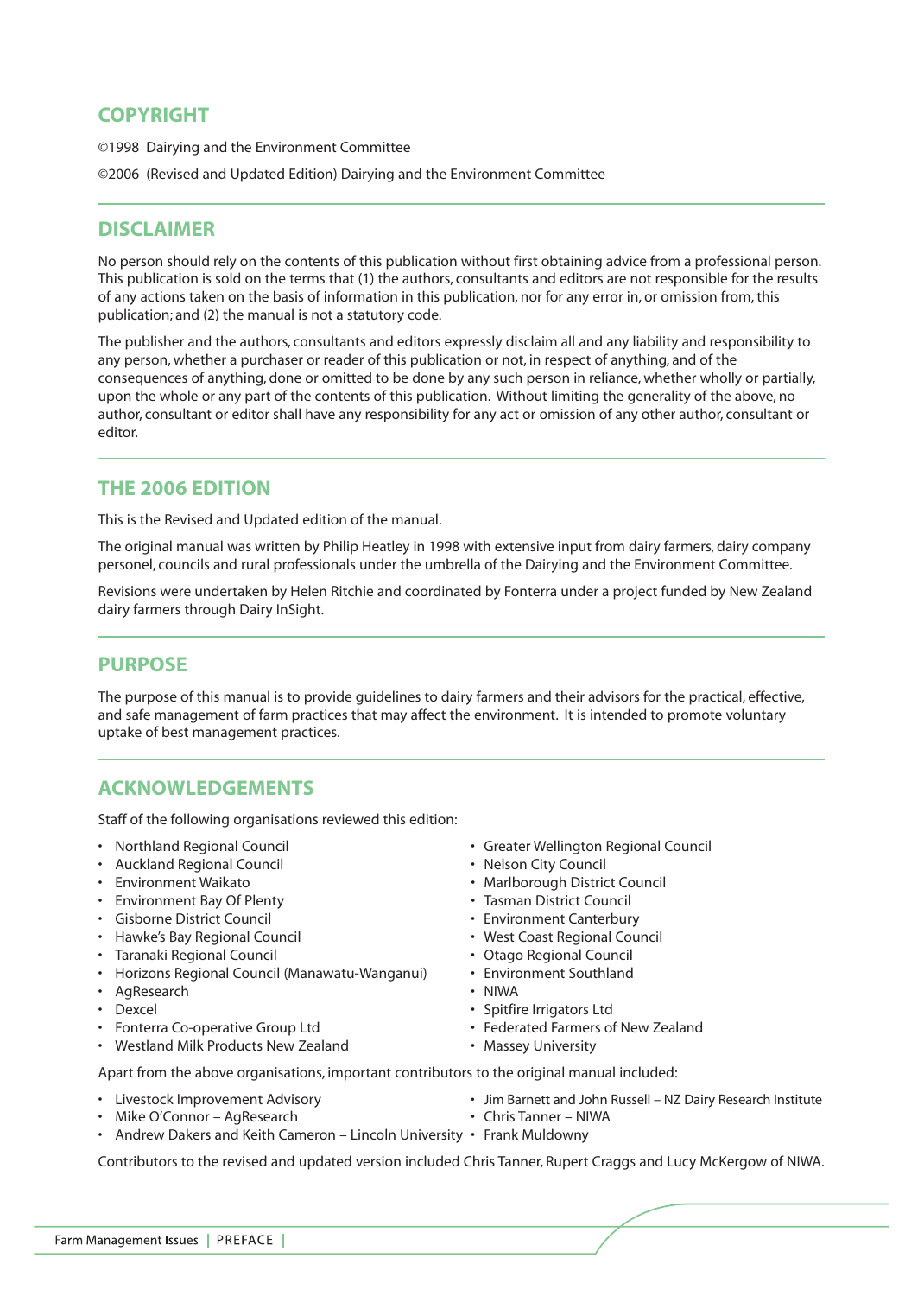# **HOW TO USE THIS MANUAL**

A 'Glossary of Terms' follows this introduction to the manual. A separate, comprehensive 'Table of Contents' can be found at the front of each chapter.

Chapter 1, **'Sustainable Dairying'** gives an overview of different interests and roles in the promotion of sustainable dairying.

Chapter 2, **'Soil and Pasture Management'** gives a practical guide to help dairy farmers protect the soils on which they farm and maintain healthy pastures.

Chapter 3, **'Nutrient Management'** looks at how to optimise production while minimising losses of nutrients from the farm system.

Chapter 4, **'Waterways, Natural Features and Plantings'** describes principles and practices for making the most of waterways and natural areas on the farm.

Chapter 5, **'Irrigation, Energy and Emission Efficiencies'** focuses on how dairy farmers can save money and reduce environmental pressure by efficient use of water, energy and other resources.

Chapter 6, **'Structures, Earthworks and Races'** looks at how good design and maintenance can help minimise the impacts of farm infrastructure while enabling smooth farming operation and animal comfort.

Chapter 7, **'Chemicals and Farm Waste'** is a practical guide to help dairy farmers avoid causing soil, water and air pollution from agrichemicals and farm wastes.

All information has been compiled using current research data and following lengthy consultation with farmers, contractors, consultants, researchers, Local Authorities and Dairy Industry groups. The data presented in these sections are typical values for typical situations.

As all recommendations are addressed in regional or general terms, there is a need for local interpretation. That is, the application of these guidelines may be varied depending on 'on-site' conditions, practicability, economy, and regional regulatory controls.

The recommendations within this manual should be used in conjunction with local knowledge sourced from Dairy Industry, Local Authorities and advisors.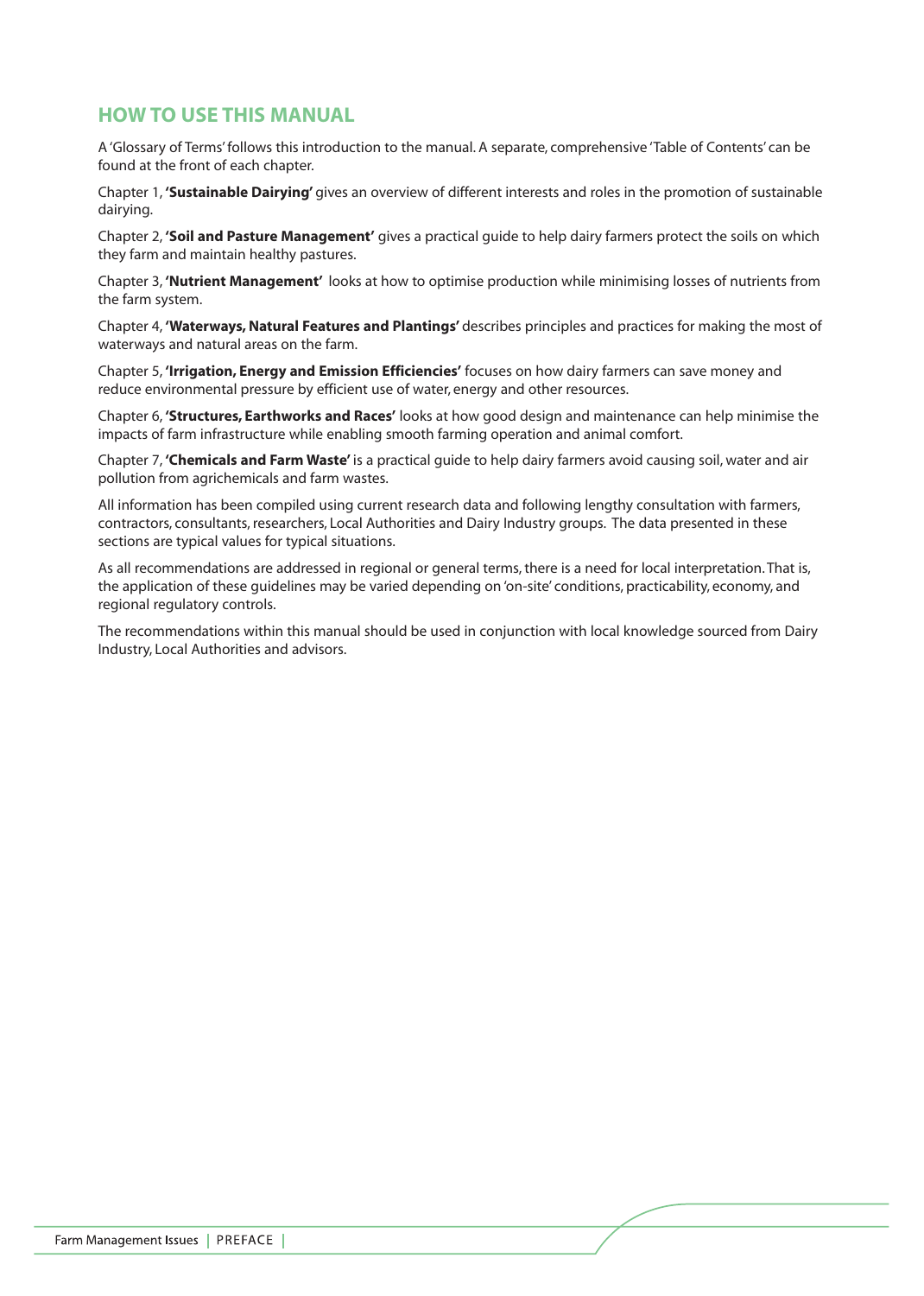# **GLOSSARY OF TERMS**

# **Aerobic bacteria**

Bacteria that require free oxygen for growth. They are involved in farm dairy effluent treatment within the aerobic pond.

## **Aerobic conditions**

Conditions where oxygen is freely available either in air or as dissolved oxygen within the effluent.

# **Aerobic pond**

The second pond in an effluent pond treatment system. Effluent entering the aerobic pond from the anaerobic pond is converted into carbon dioxide, water, and new bacterial and algae cells in the 'presence of oxygen' - 'aerobically'.

# **Agrichemicals / Chemicals**

Whether inorganic or organic, man-made or naturally occurring, modified or in their original state - used to control plant growth, to control disease-causing micro-organisms, or to control insects and other pests (e.g. herbicides, fungicides, insecticides and pesticides). Includes animal remedies but excludes fertilisers.

# **Algae**

Primitive plants, usually aquatic, and capable of photosynthesis.

# **Ambient air quality**

The background air quality of a region or area as distinct from the air quality downwind of a polluting source.

# **Ammonia-N**

Nitrogen occurring in the form of ammonia (i.e.  $NH<sub>3</sub>$ ).

# **Ammonium-N**

Nitrogen occurring in the form of ammonium (i.e.  $NH_4^+$ ).

## **Anaerobic bacteria**

Bacteria that do not require free oxygen for growth. They are involved in effluent treatment within the anaerobic pond.

## **Anaerobic conditions**

Conditions where oxygen is not freely available either in air or as dissolved oxygen within the effluent.

## **Anaerobic pond**

The first pond in an effluent pond treatment system. Effluent is initially piped to the anaerobic pond from the farm dairy sump. In the anaerobic pond, the effluent begins breaking down in the 'absence of oxygen' - 'anaerobically'. Anaerobic bacteria are involved in these processes.

## **Annual plan**

The annual Local Authority publication that sets out the objectives of the Council, the activities that it proposes to carry out and the cost. The draft is available for public comment.

# **Approved**

Approved by a competent body to a recognised Dairy Industry standard. Consult your milk quality officer about approved substances or equipment.

## **Aquifer**

A layer of rock or soil that is able to hold or transmit water.

# **Batter**

A slope immediately above or below a track, road, pond, ditch or other excavation.

## **Best management practice**

Land use practices or a combination of practices that are both practical and effective in minimising environmental effects.

## **Biodegradability**

The ability to be decomposed by biophysical processes.

## **Biodiversity**

The variability among living organisms from all sources (i.e. air, terrestrial, water). Includes diversity within species, between species, and of ecosystems.

## **Biological control**

The introduction and establishment of the natural enemies that will prey on, or adversely affect, a pest.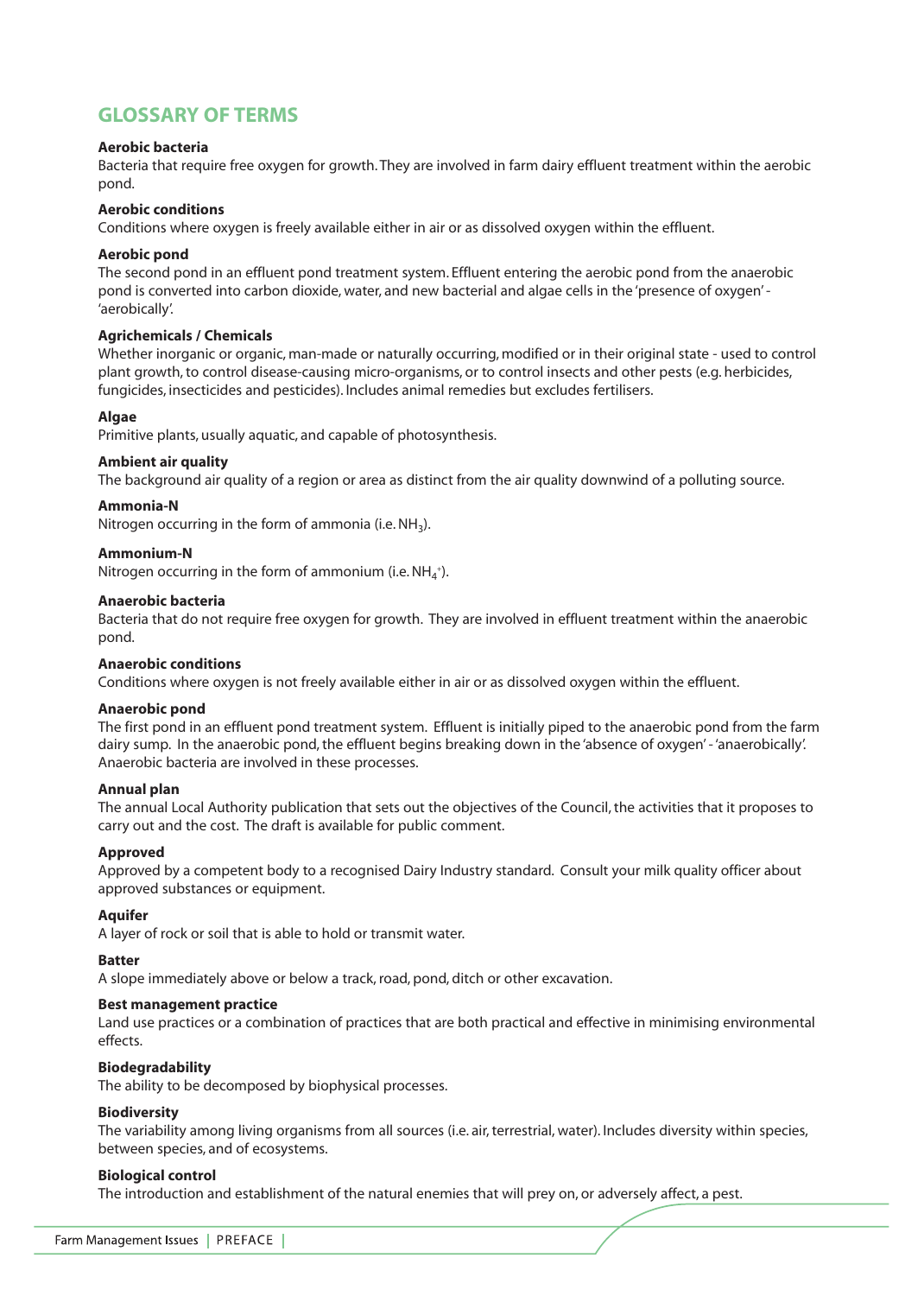# **BOD**

Biochemical Oxygen Demand. Expresses organic content in terms of the amount of oxygen required by bacteria to break it down. It is used to show the risk of causing pollution from organic wastes.

## BOD<sub>5</sub>

BOD measured in a five-day bottle test at 20ºC. It may express biochemical oxygen uptake in terms of quantity (i.e. BOD<sub>5</sub> g), concentration (i.e. BOD<sub>5</sub> g/m3) or loading rate (i.e. BOD<sub>5</sub> g/m<sup>3</sup>/day).

## **Boundary control**

A management programme required of an occupier around property boundaries to prevent a pest spreading to new areas or neighbouring properties.

# **Ca**

Calcium.

# **Catchment**

A watershed area defined by the ridges of the terrain and where surface water runs towards a storage area or waterway.

## **CEC**

Cation Exchange Capacity. A quantitative measure of a soil's ability to hold exchangeable cations. It indicates the quantity of negative charge present per unit mass of soil.

#### **Clean**

Visibly free from dirt, manure, milk residues and other objectionable matter.

## **Clean-fill**

Materials such as clay, soil, rock, concrete, brick or demolition products that are free of combustible or organic materials. They are, therefore, not subject to biological or chemical breakdown.

#### **Clean-fill landfill**

A landfill used solely for the purpose of clean-fill.

#### **Coliforms**

A group of bacteria used as an indicator of the total concentration of bacteria in an effluent sample.

## **Commercial operator**

An operator trading for hire or reward. Does not include an employee, owner, occupier or manager.

## **Commercial user (of pesticides)**

Any person applying pesticide on their own property or their employer's property in the course of normal business activities.

#### **Conditions**

In terms of regional plans and resource consents, includes terms, standards, restrictions and prohibitions.

#### **Consultation**

Involves putting forward a proposal that is not yet finally decided upon, listening to the reactions of other parties, considering their responses and then deciding what action should be taken.

#### **Contaminant**

Any substance that changes, or is likely to change, the physical, chemical or biological condition of water, air or land into which it is discharged (i.e. gas, liquid, solid, micro-organism, energy or heat).

#### **Controlled activity**

An activity that complies with conditions specified in the regional plan, is assessed according to matters the Regional Council has reserved control over, and is allowed only if a resource consent is obtained.

#### **Denitrification**

A biological process carried out by specialist bacteria, where nitrate (i.e. NO<sub>3</sub>) is converted to nitric oxide (i.e. NO) or nitrous oxide (i.e. N<sub>2</sub>O) or nitrogen gas (i.e. N<sub>2</sub>). Anaerobic conditions, with a supply of free carbon, are required for denitrification.

#### **Deoxygenation**

The removal of dissolved oxygen from water.

## **Direct discharge**

Any discharge to water via a pipe or similar conduit, or via a discrete flow path over land, such as channels, tracks or natural stormwater flow paths.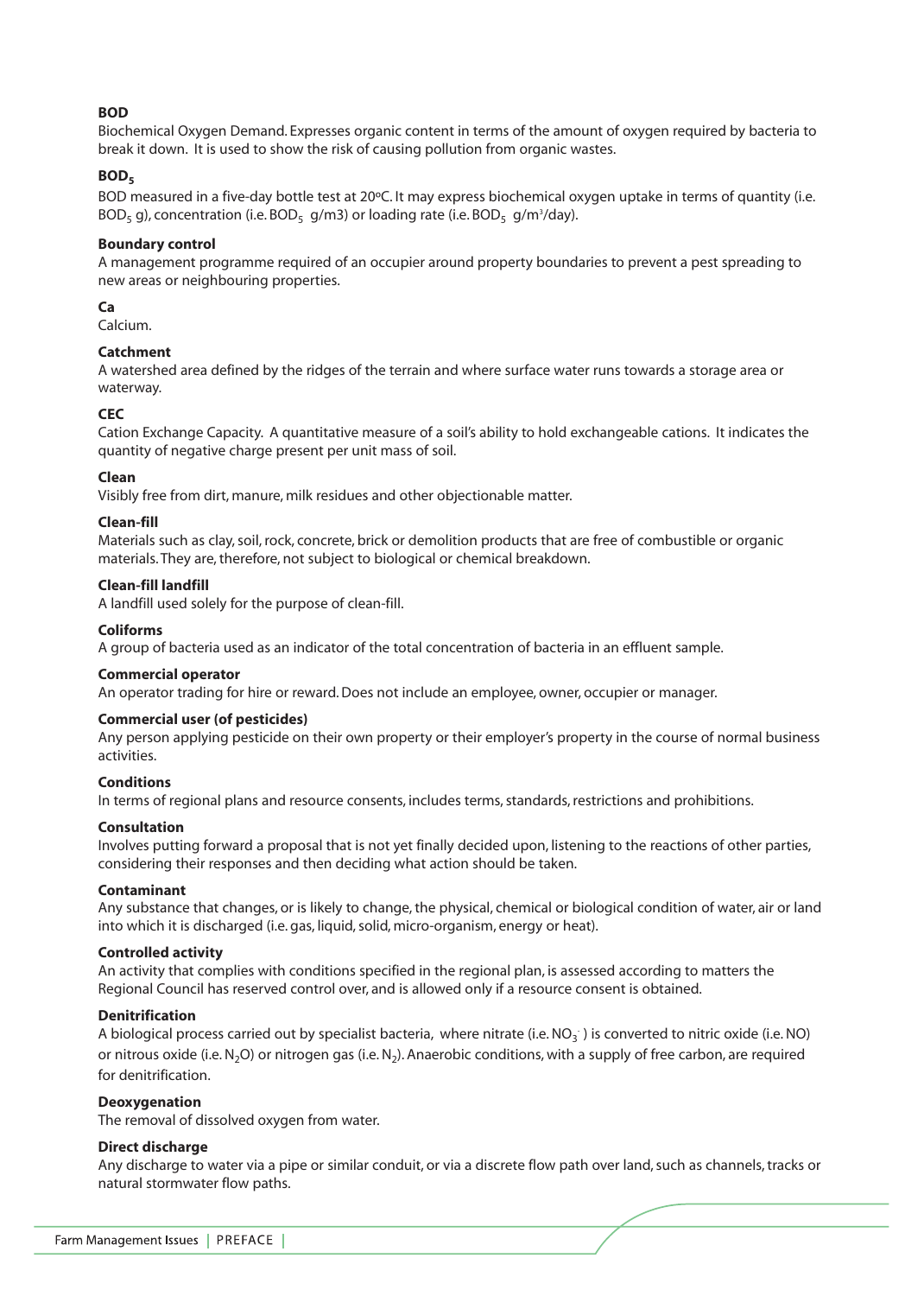## **Discharging**

Includes 'emitting','depositing', or 'allowing to escape' any contaminant into the environment.

## **Discretionary activity**

An activity that complies with conditions that may be specified in the regional or district plan, and requires a resource consent, which may or may not be granted by the Council.

## **Disease**

A disease capable of transmission to humans (e.g. brucellosis, salmonella and tuberculosis).

# **Dissolved oxygen**

The concentration of free oxygen dissolved in water, and usually expressed as  $q/m^3$  or mg/l.

# **District**

An area in relation to, and under the management of, the District Council.

# **District Plan**

A plan prepared by the District Council for managing the use and protection of resources under its jurisdiction.

# **Domestic user (of pesticides)**

Any person applying pesticide on their own property in a private or domestic capacity and who does not produce crops for sale or reward.

# **E. coli**

Escherichia coli. The main coliform bacterium formed in the gut of warm-blooded animals.

# **Earthflow**

The movement of soil and underlying materials that does not destroy the surface cover. Cracks are left as the earth 'flows' downhill.

# **Earthworks**

The disturbance of land by excavation, cutting and filling, quarrying or mining, roading or tracking.

# **Economic instruments**

A charge, levy or other financial incentive or disincentive.

# **Ecosystem**

The interaction of collective plant, animal and micro-organism communities and their non-living environment.

# **Effluent**

The liquid waste from a farming operation (farm dairy effluent, silage leachate).

## **Erosion**

Any particulate or mass movement of soil, under the influence of wind, water or gravity.

# **Eutrophication**

The enrichment of a waterway by N or P, causing algae and higher forms of plant life to grow too fast. This disturbs the balance of organisms in the waterway, usually because algae use up the dissolved oxygen which is needed by plants, fish and small animals.

# **Evaporation**

The loss of water from a surface (e.g. soil) to the air, in the form of vapour. Usually expressed in millimetres in a given time period (e.g. mm/day).

## **Evapotranspiration**

The combination of evaporation and transpiration (i.e. the combined loss of water from the soil and from plant surfaces to the air, in the form of vapour). Usually expressed in millimetres in a given time period (e.g. mm/day).

# **Existing landfill**

A landfill that is currently accepting wastes for disposal.

## **Exotic plant**

A plant that is not native to New Zealand.

## **Facultative bacteria**

Bacteria that can grow both in the presence and in the absence of free oxygen.

## **Facultative pond**

The correct term for what are commonly referred to as aerobic ponds. A facultative pond has both an aerobic upper layer and an anaerobic lower layer. Therefore, both aerobic and anaerobic processes are carried out in a facultative pond.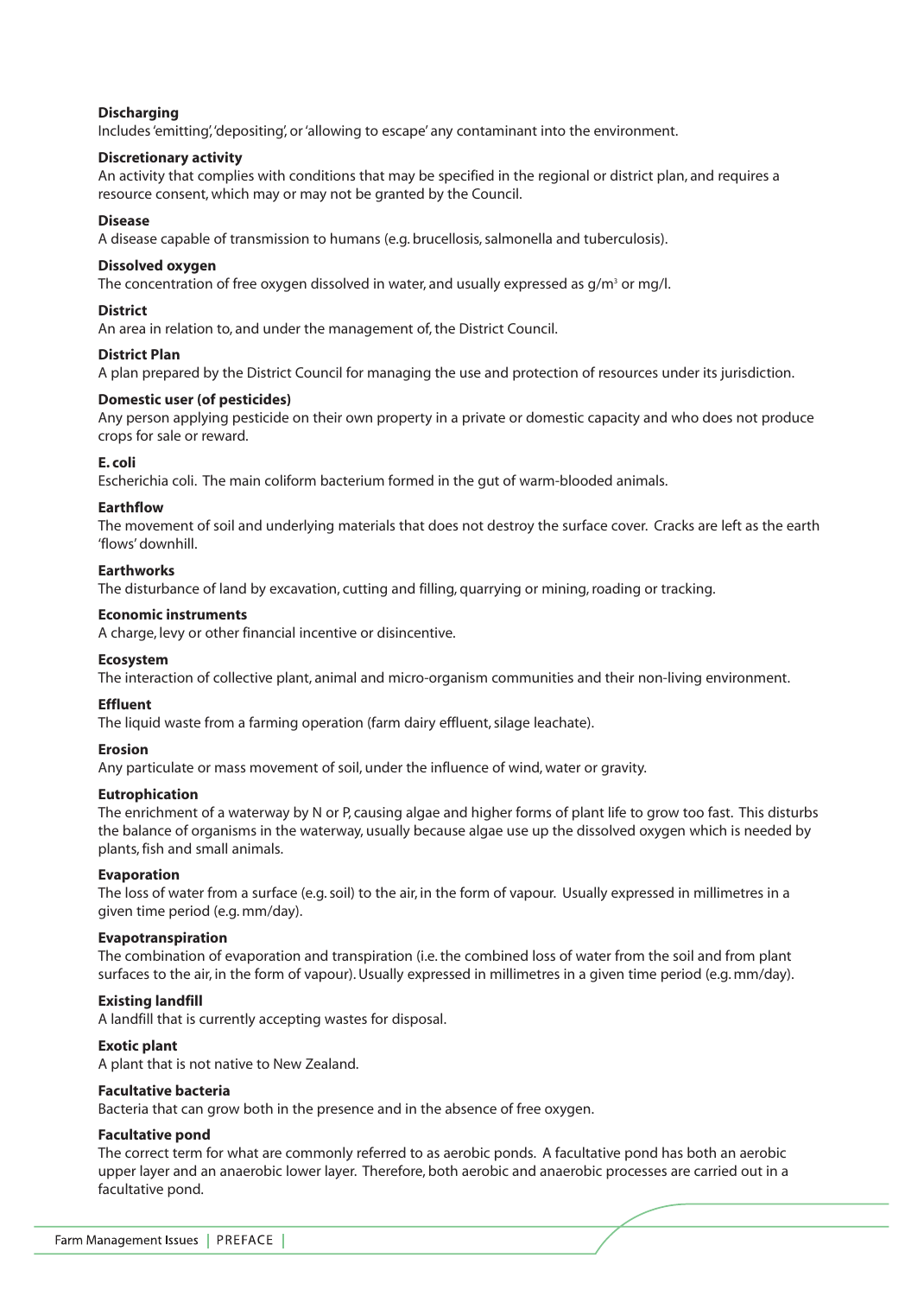#### **Faecal coliforms**

Species of heat tolerant bacteria (usually E. coli) used as an indicator of the extent of bacterial contamination of a liquid effluent sample.

#### **Farm dairy**

Includes any milking area, milk receiving area, milk storage area, and yards used in connection with milking.

#### **Field capacity**

When the soil is fully wetted and more rain would cause water loss through drainage.

#### **Fossil fuel**

Petroleum based fuel/hydrocarbon based fuel (e.g. oil, diesel, coal, natural gas).

#### **Freeboard**

The vertical distance between the top of the embankment and the maximum effluent level of the storage facility.

#### **Freshwater**

Any water within the region except coastal water and geothermal water.

#### **Groundwater**

Subsurface water contributing to the water table, an aquifer or a confined aquifer.

#### **Groundwater table**

The plane that forms the upper surface of groundwater saturation.

## **Habitat**

The place or type of site where an organism or population normally occurs.

#### **Herbicide**

Any substance used to destroy or control any form of plant life.

#### **Holding pond**

A pond storage facility usually used for the storage of effluent prior to land application.

#### **Hydraulic loading**

The volume of water applied to an area of land (mm).

#### **Hydrological design**

An irrigation design process that determines the volume of water to be applied and the interval between successive applications.

#### **Indigenous**

Produced by or naturally belonging to a particular region.

#### **Infiltration rate**

The rate at which water moves through the soil (mm/h).

#### **Iwi**

A tribe. Iwi have interests in the land and resources of a particular district.

## **Iwi authority**

The authority that represents an iwi and is recognised by that iwi as having the authority to do so.

#### **K**

Potassium.

#### **Kaitiaki**

A guardian, steward.

#### **Lactation days**

The average number of milking days in an average year.

#### **Land**

Includes land covered by water and the air space above land.

## **Leachate**

The liquid resulting from the decomposition of material (e.g. silage leachate, landfill leachate). May also be loosely termed effluent.

## **Leaching**

The removal of soluble constituents (e.g. salts, fertiliser nutrients) from the soil by liquid moving downward through the soil profile.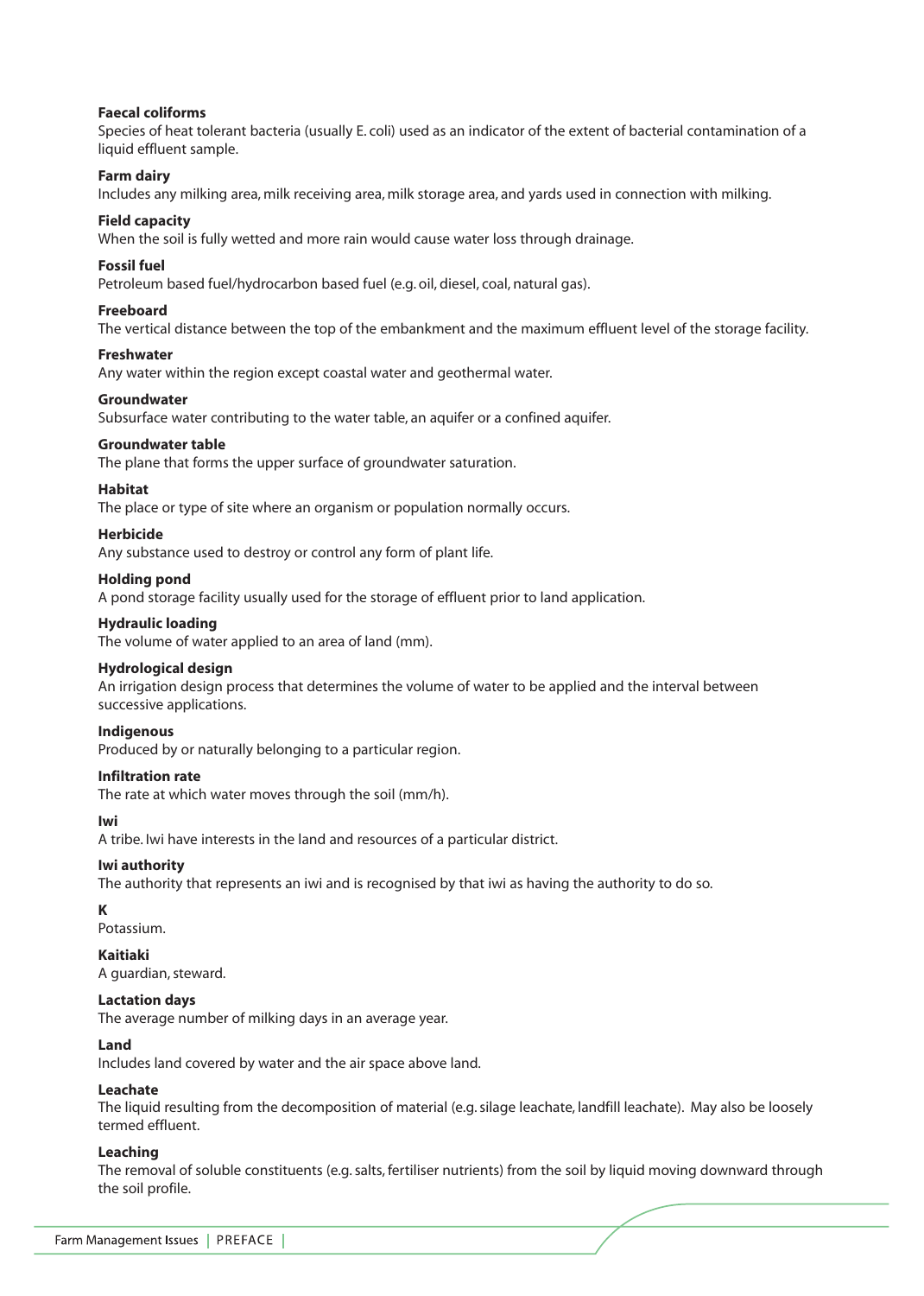# **Local Authority**

A Regional Council or Territorial Authority (i.e. District Council or City Council).

## **Loess**

Deposit of fine, light coloured, wind-blown dust.

## **Marae**

The traditional meeting centre of the hapu.

#### **Maximum application depth**

The maximum amount of effluent that should be applied to pasture at one time (mm).

#### **Maximum application rate**

The maximum speed at which effluent should be applied to pasture (mm/h).

#### **Mechanical aeration**

Mechanically mixing air and effluent together, using air pumps, agitators or liquid sprayers, in order to raise the concentration of dissolved oxygen within the effluent.

## **Mg**

Magnesium

#### **Micro-organisms**

Microscopic organisms, such as bacteria, viruses, algae and fungi, that can live in water, soil, air, animals and plants.

#### **Mineralisation**

The conversion of organic matter into a mineral substance

#### **Minimum application interval**

The minimum interval between successive effluent applications to pasture (days).

#### **Mo**

Molybdenum.

#### **N**

Nitrogen.

## **Nitrate**

NO3. The main nitrogen containing anion occurring in soil. It is very soluble and moves freely in water through the soil profile.

## **Nitrification**

A biological process carried out by specialist bacteria where ammonium-N (i.e. NH<sub>4</sub>+) is converted to nitrate (i.e. NO<sub>3</sub>). Aerobic conditions are required for nitrification, although the process can continue at low oxygen concentrations.

## **Non-complying activity**

An activity that is not permitted by a rule in the regional plan or is not included in any other category. Applications for a resource consent can be made and are assessed on their individual merit.

#### **Non-point source discharge**

Involves diffuse discharges onto or into land, air, a waterway or the sea (e.g. runoff, fertiliser leachate).

## **Notification**

Public notification of a resource consent, or any policy statement or plan, or changes to one.

#### **Occupier**

In relation to any place physically occupied by any person, means that person; in relation to any other place, means the owner of that place; in relation to any other place, includes any agent, employee, or other person acting or apparently acting in the general management or control of that place.

#### **Organic matter**

Substances of animal or plant origin.

#### **P**

Phosphorus.

## **Particulate**

In the form of minute, separate particles.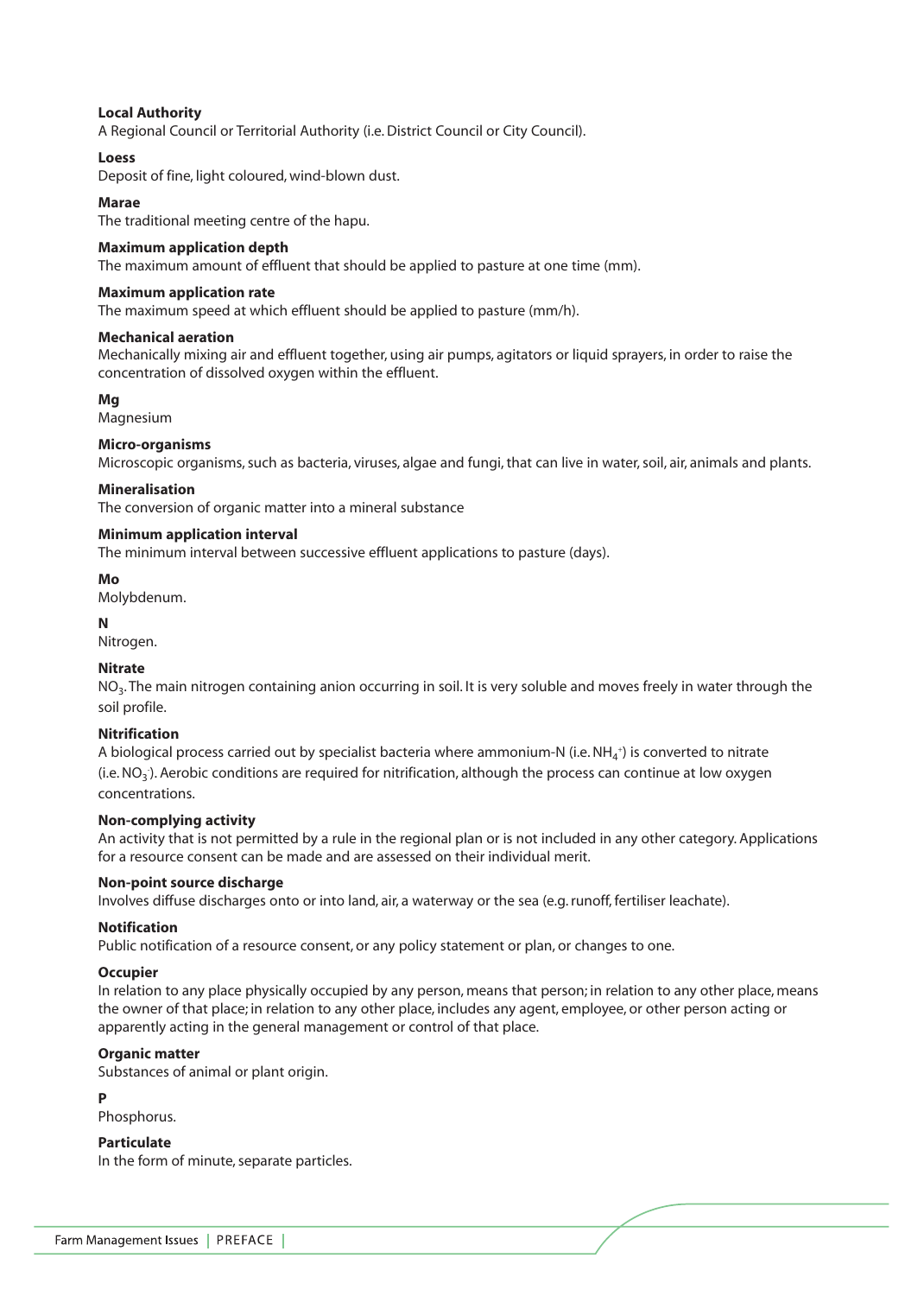## **Pathogenic micro-organisms**

Micro-organisms (e.g. bacteria, viruses, cysts, eggs and larvae of parasites) considered to be harmful to animals, plants and humans.

## **Permeability**

The property of a soil describing the ability to allow significant movement of water through it.

## **Permitted activity**

An activity that is allowed by a regional plan without a resource consent if it complies in all respects with any conditions in that plan.

## **Pesticide**

A chemical substance used to destroy, control or repel bacterial, animal or plant pests.

## **Pest management strategy**

A strategy approved under Part V of the Biosecurity Act (1993), for the management or eradication of particular animal or plant pests.

# **pH**

A way of expressing how acidic or alkaline a solution is. The pH is usually measured using a water extract. A pH of 7.0 is neutral, whereas lower values are said to be acidic, and higher values are alkaline.

# **Plan**

A regional plan or a district plan.

## **Point source discharge**

A discharge from a specific and identifiable outlet onto or into land, air, a waterway or the sea.

## **Polishing**

Where secondary treated effluent undergoes a final treatment.

#### **Pond system**

A constructed ponding system composed of an anaerobic pond and an aerobic pond, designed for the holding and treatment of farm dairy effluent before discharge to a waterway or constructed wetland, or application to pastoral land.

## **Prohibited activity**

An activity that is not allowed under any circumstances.

## **Quarrying**

The open surface extraction of rock material from the ground, the stacking, storing, depositing or treatment of the excavated material, and the removal of debris tailings and waste materials.

#### **Receiving water**

Any water, as defined in the Resource Management Act (1991), that receives contaminants or water from point source or non-point source discharges.

## **Region**

An area in relation to, and under the management of, the Regional Council.

## **Regional plan**

A plan prepared by the Regional Council for managing the use and protection of natural and physical resources (i.e. geothermal, coastal, water, air and soil resources).

## **Regional policy statement**

A statement that guides or directs the decision making in a region, so that the eventual course of action achieves the desired results.

## **Rill**

A small channel shaped by the removal of topsoil by the flow of water over the land. Such channels can develop into gullies.

## **Riparian**

The area directly beside and including a waterway or lake.

## **Rip-rap rock**

A constructed loose rock foundation of a structure.

## **Road Controlling Authority**

Transit New Zealand the City Council or District Council.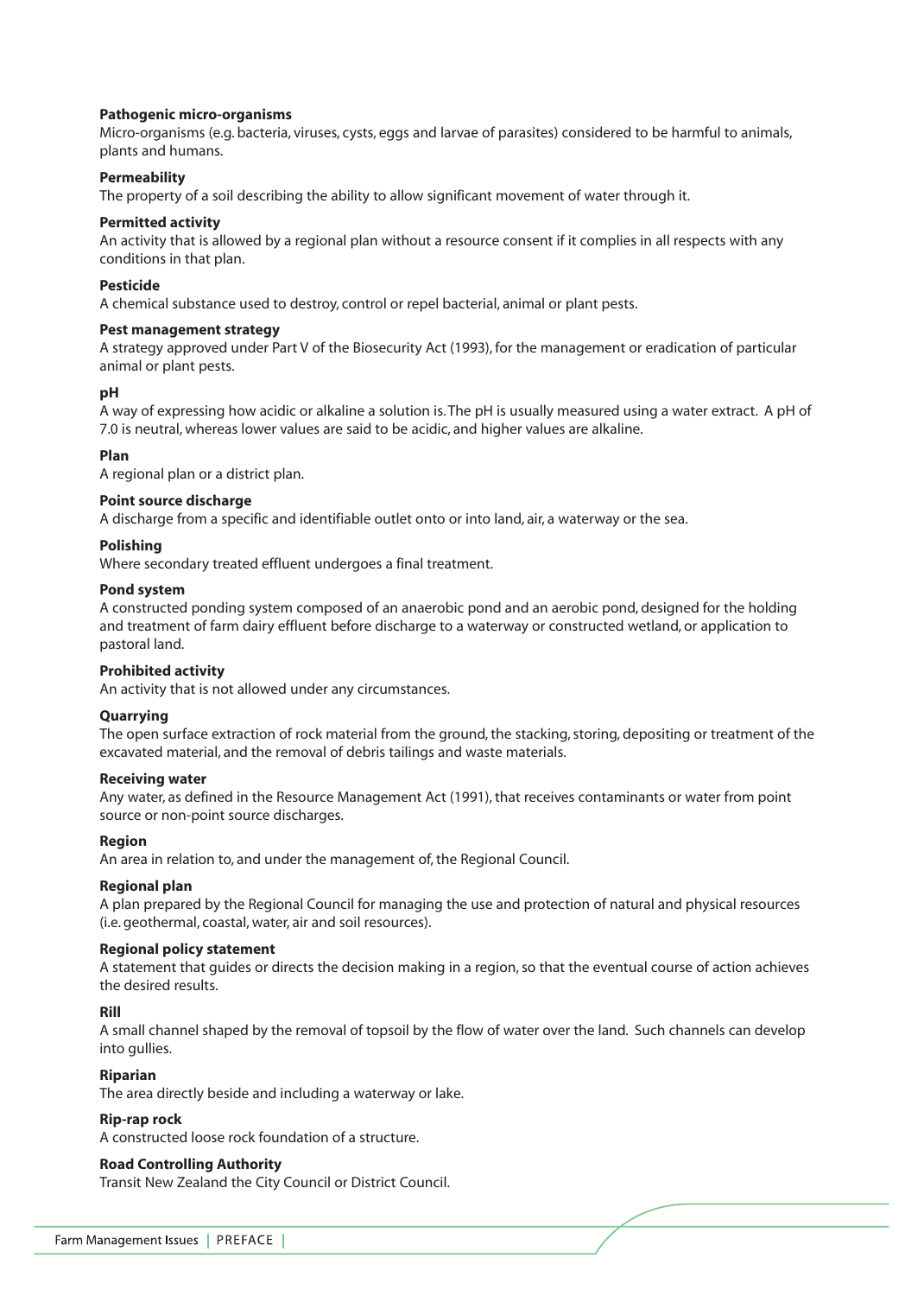## **S**

Sulphur.

# **Sacrifice area**

An area of pasture where stock are contained during wet weather. The wet soil and pasture in this area is temporarily damaged (i.e. sacrificed) in order to retain the condition of other paddocks.

## **Sedge**

Grass-like plant which grows in swampy areas or beside waterways or lakes.

## **Sediment**

Solid material (e.g. silt and sand) carried in water or effluent and that will ultimately settle to the bottom of sumps, ponds, barrier ditches, constructed wetlands or waterways.

# **Sheet erosion**

Erosion where thin layers of surface material are gradually removed more or less evenly from an extensive area of sloping land.

# **Slip**

Rapid sliding or flowing of soil and subsoil, exposing a slip surface.

# **Sludge**

Effluent exceeding 20% total solids. Sludge accumulates at the bottom of sumps, barrier ditches or ponds. Sludge will not flow and requires mechanical spreading equipment such as scrapers and front-end loaders.

# **Slump**

Slipping of a very large mass of rock or unconsolidated material.

# **Slurry**

Effluent with between 10 and 20% total solids. Such material can be conveyed by using vehicle spreaders but cannot be conveyed by gravity or pumps through piping systems.

## **Soil**

Includes both topsoil and subsoil to a depth of at least 1 m.

## **Solid fuel**

Non-petroleum based fuel (e.g. wood, dry manure).

## **Stormwater**

Rain water that has drained from the farm dairy and collected in guttering/pipes, or has run off from the surrounding land.

## **Streamside management area**

An area of varying width next to a waterway which contributes significantly to the natural functioning, quality and character of the riparian zone.

## **Submission**

A written statement in support of, or in opposition to, a resource consent, policy statement or regional plan, or changes to them.

## **Subsoiling**

Subsoiling lifts and shatters compacted layers in the soil. This then allows water to flow freely through the soil.

## **Subsurface drain**

An underground pipe structure that collects excess soil water and discharges it into a surface drain or waterway.

## **Sump**

A small effluent storage facility used to collect flushed effluent and store it for short periods, prior to land application or pond treatment.

## **Surface drain**

An open drain. Any man-made waterway that has an outlet to water, or a natural waterway that has been channelised and regularly maintained.

## **Suspended solids**

Effluent solids that are in suspension within the liquid effluent but are removable through filtering.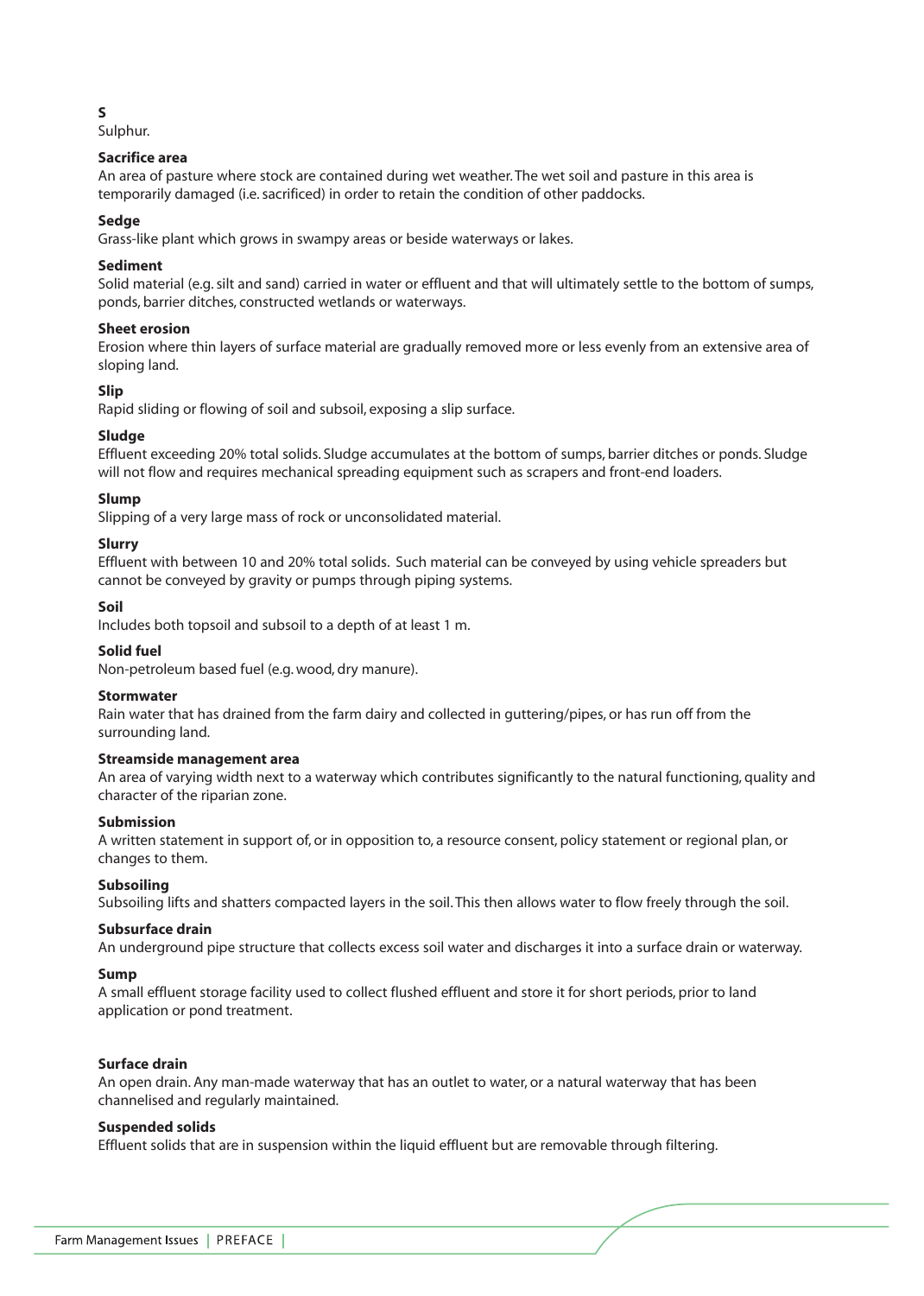## **Sustainable dairying**

Dairy farm practices that are economically viable, environmentally sound and socially acceptable.

# **Taonga**

A treasured possession.

## **Tapu**

Set apart, sacred or consecrated.

## **Territorial Authority**

Any District Council or City Council as defined by the Local Government Act (1974).

## **Total solids**

The sum of dissolved solids and undissolved solids in effluent or water.

## **Transpiration**

The loss of water, from plant surfaces (e.g. leaves) to the air, in the form of vapour. Usually expressed in millimetres in a given time period (e.g. mm/day).

# **Urupa**

A graveyard or burial site. Tapu by nature of being associated with death.

# **Volatilisation**

Loss of ammonia gas (i.e. NH<sub>3</sub>) to the atmosphere following its conversion from ammonium-N (i.e. NH<sub>4</sub>+). Volatilisation is pH and temperature dependent, increasing with increasing alkalinity and/or increasing temperature.

## **Waterway**

Fresh or geothermal surface water in a river, lake, stream, pond or natural wetland.

## **Wetland**

Permanently or intermittently wet areas, shallow water and land water margins which support a natural ecosystem of plants and animals that are adapted to wet conditions.

# **Wind-blow**

Erosion by wind, whereby wind picks up soil particles and either blows them into the air (i.e. deflation), or blows them against exposed rock or soil (i.e. abrasion).

## **Yards**

Those parts of the farm dairy used for holding livestock for milking, breeding or veterinary treatment.